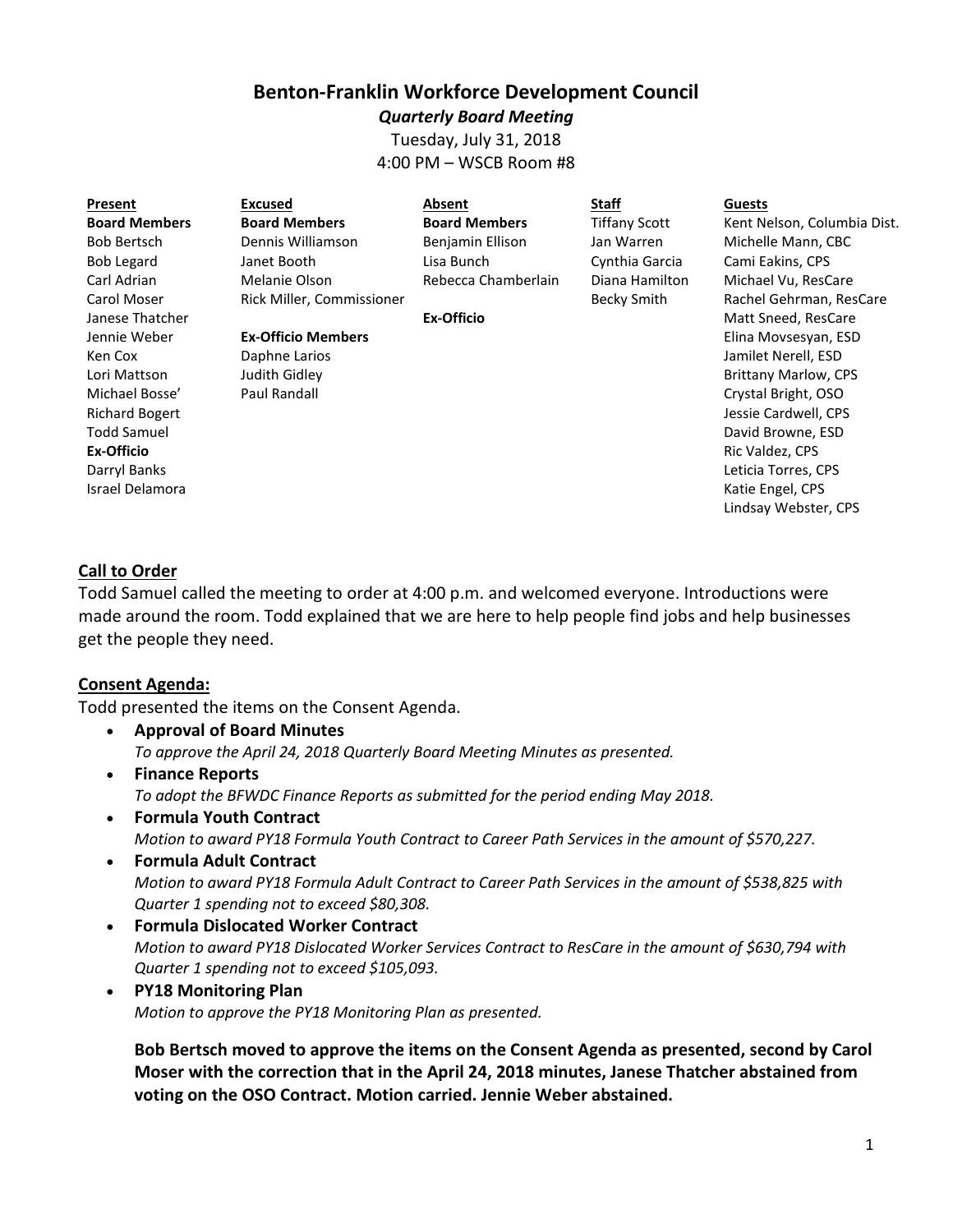# **Career Path Services PY17 Wrap Up** – Heather Woodruff

Heather provided and reviewed a newsletter highlighting the last year. She emphasized how they are striving to make an impact in the community by finding people jobs and setting them on the right track.

# **ResCare Introduction** – Michael Vu

Todd reminded members that we went out for bid on our WIOA programs this spring. ResCare was awarded the Dislocated Worker Services Contract. Michael Vu introduced himself and his agency and gave a brief overview of ResCare and their services. They provide Health and Human Services with four lines of businesses; Homecare, Residential, Pharmaceutical and the ResCare Workforce division. Their emphasis is to help businesses prosper and to connect people on a path to jobs. Their motto is to "Work Smart, Get Better and Do Good." They believe in collaboration. They are thankful to the partners at WorkSource Columbia Basin and the help they have received since being here. They are very impressed with the center and the services provided and will do their best to contribute. They have many tools that they are willing to share. They are now fully staffed.

Todd expressed that we are excited to have them join us. We have limited dollars and need to get as much of an impact as possible out of them. The ResCare proposal articulated a great impact and we are looking forward to teaming up with them to make these numbers successful.

#### **WorkSource Certification Update/Business Services Strategic Plan** – Cami Eakins, Michelle Mann, Jennie Weber

They thanked the board for awarding the One-Stop Operator contract to the consortium. They provided a set of documents and reviewed some of the highlights from the past year.

- Building partnerships, working toward having one team
- Developing the culture of WorkSource Columbia Basin
- Commitment to integration
- Performance

Jennie reviewed the 2017-2018 Milestones provided in the packet. Michelle Mann shared about the Business Services Strategic Plan for PY2018-2021 also provided.

Jennie shared that Certification of the Center is a requirement. The WIOA requirements are very different from requirements of the past. The new system helps us gauge where we are. Staff are committed to being honest and working to become the best center possible. Crystal reviewed the WorkSource Columbia Basin Certification Progress Report.

# **Families Forward Washington** – Tiffany Scott

Tiffany shared that a press release and RFI for Families Forward Washington were sent out. We are looking for a service provider to work with 100 non-custodial parents in order to get them the help they need to have a livable wage job that will put money back into families.

This is our first non-federal program and has taken us two years to get this far. Please share this information with anyone that you know of that would be interested and qualified. Letters of Interest are due by August 10.